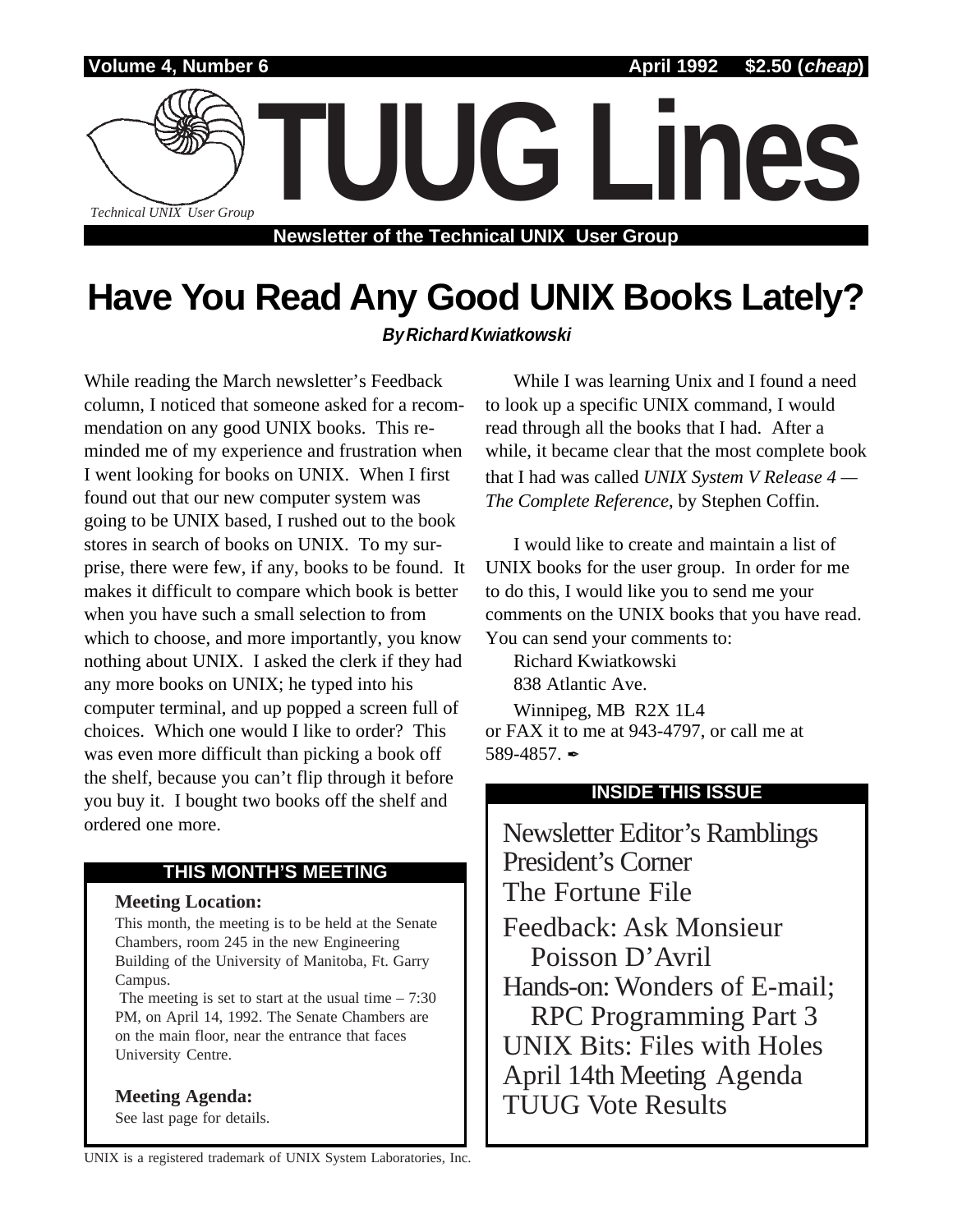# **Getting Involved, ... and Loving It! By Gilbert Detillieux**

Wow! The responses to my earlier pleas for more articles are still coming in. For the first time ever, I've got material ahead of time, ready for the next month's newsletter. A big "thank you" to all our contributors, particularly to our regular contributors. Locally written material is what makes this newsletter special.

We've had to rearrange our newsletter schedule for May. As a result, the deadline for submissions for the May edition is now April 17 (Good Friday). The newsletter is likely to be mailed out earlier than usual as well. In any case, this advanced deadline shouldn't be a problem, since I have all the material I need for the next edition.

If you have something you want to submit, go ahead anyway. If I can't fit it in for May, there's

| President:           | Susan Zuk           | $(W)$ 788-7312 |
|----------------------|---------------------|----------------|
| Past President:      | Eric Carsted        | 1-883-2570     |
| Vice-President:      | Richard Kwiatkowski | 589-4857       |
| Treasurer:           | Rick Horocholyn     | $(W)$ 474-4533 |
| Secretary:           | Roland Schneider    | 1-482-5173     |
| Membership Sec.:     | Allan Moulding      | 269-8054       |
| Mailing List:        | Gilles Detillieux   | 489-7016       |
| Meeting Coordinator: | Eric Carsted        | 1-883-2570     |
| Newsletter editor:   | Gilbert Detillieux  | 489-7016       |
| Information:         | Susan Zuk           | (W) 788-7312   |
|                      |                     | (FAX) 788-7450 |
| (or)                 | Gilbert Detillieux  | $(H)$ 489-7016 |
|                      |                     | (FAX) 269-9178 |

**Technical UNIX User Group P.O. Box 130 Saint-Boniface, Manitoba R2H 3B4**

**Internet E-mail: tuug@cs.umanitoba.ca** always the June edition.

As was announced at the last meeting, TUUG will have a booth at the Muddy Waters Computer Society Computer Fest, to be held at the convention centre on Sunday, April 26, 10:00 AM to 6:00 PM. By being present at this event, we hope to increase the group's visibility, and promote the recent changes, such as the name change, and the affiliation with UniForum Canada. We need volunteers to occupy the booth for that day (or for a short portion of the day). Ideally, we would like to have 6 to 8 people, each putting in about 2 hours. If you are interested in helping out for a shift, please contact Susan Zuk.

Enjoy the newsletter. Hope to see you at the April meeting, and at the Computer Fest too.

# **The 1991-1992 Executive Copyright Policy and Disclaimer**

This newsletter is Copyrighted by the Technical UNIX User Group. Articles may be reprinted without permission, for non-profit use, as long as the article is reprinted in its entirety and both the original author and the Technical UNIX User Group are given credit.

The Technical UNIX User Group, the editor, and contributors of this newsletter do not assume any liability for any damages that may occur as a result of information published in this newsletter.

# **Our Address Community Community Community Community Community Community Community Community Community Community**

The Technical UNIX User Group meets at 7:30 PM the second Tuesday of every month, except July and August. The newsletter is mailed to all paid up members one week prior to the meeting. Membership dues are \$20 annually and are due at the October meeting. Membership dues are accepted by mail and dues for new members will be pro-rated accordingly.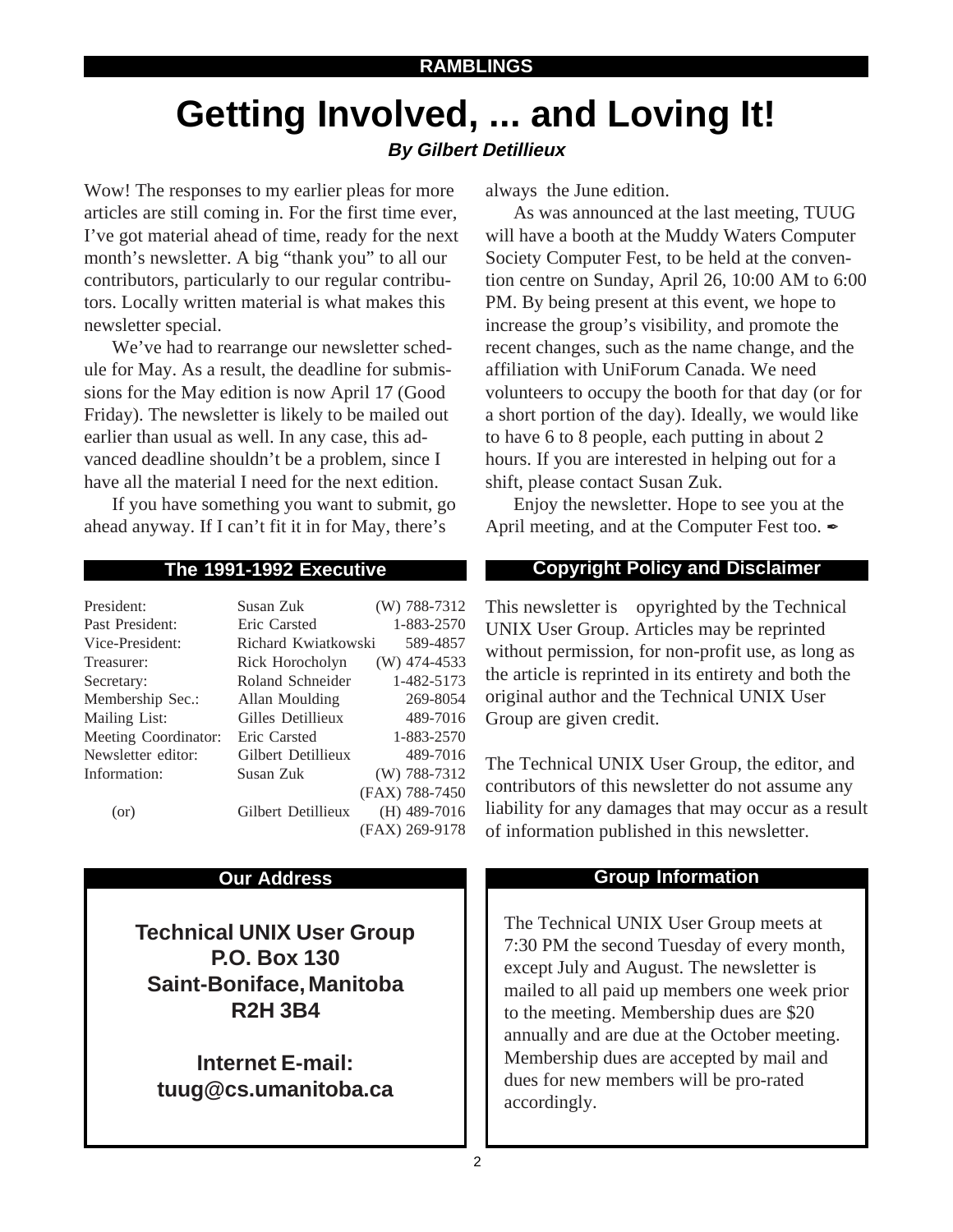# **You Are Invited to Participate...**

## **By Susan Zuk, President**

Can you believe that winter is over? It even feels like spring. The UNIX group is halfway through it's mandate. The accomplishments of the group have been extensive in the past 12 month. Our membership has more than doubled and new people are joining all the time. We held a successful UNIX Symposium and are in the middle of making some big decisions which could change the group quite significantly. We also have active participation in our newsletter and a very supportive membership. From the response we have received from the survey, we can see that members are interested in what the group is doing and where it will be going in the future.

We will be relaying summary information of the results of the survey in the next newsletter and will work towards implementing your suggestions. For those of you who are interested in helping the group in its quick growth path, we will be contacting you shortly. Voting has been completed on the name change as well as the affiliation to UniForum Canada. Based on the results of the vote we will proceed with changing our name to the Manitoba UNIX User Group and with the motions to become an affiliate of UniForum Canada. We will be informing you of the status in upcoming meetings and newsletters. The executive would like to thank all those who took the time to respond. The group would like to start our fall season with a large promotion of the new name and affiliation. For those who are interested in personally joining UniForum Canada, we

will provide you with this information in the next issue of the newsletter.

On Sunday, April 26th, the Muddy Water Computer Society is holding a Computer Fest. Our group will be represented at this show. The show is being held at the Convention Centre from 10:00 A.M. to 6:00 P.M. If you can help out for an hour or 2 please give me a call. We will be promoting our group to the Winnipeg community and would appreciate your help.

In March I attended a conference in Toronto called the Open Systems and UNIX Executive Symposium. This symposium was comprised of Case Studies of real life situations where UNIX and Open Systems are being implemented. Companies such as the Toronto Stock Exchange, American Airlines, American Express, and the Department of National Defence spoke on their experiences. Topics which were highlighted included reasons why the move was being made to Open Systems, how it was being implemented, what to watch for when going through the process, why to make the change, who to have on your side and if it has made a difference. I will be relaying what occurred in the next issue of our newsletter.

That's all I have to say for now. Our next meeting should prove to be very interesting. I hope you are attending and can help us welcome Amdahl Canada in presenting their UNIX offering for mainframe systems.  $\rlap{/}$ 

### **THE FORTUNE FILE**

### **Submitted by Ken Stewart**

"Almost Live" (a local comedy show in Toronto) did a sketch on Microsoft's "management style" because of the recent Buisness Week article.

- Employee of the month gets a gold watch and a small Mediterranean island.
- At board meetings, all members must dress like their favorite Star Trek character. Bill always gets to be Spock.
- Corner offices with a view are awarded to programmers who can make Mountain Dew come out of their noses at lunch meetings.
- At Christmas time, everyone gets presents from their "Secret Geek."
- Promotions are guaranteed for all executives who pick Bill first for their softball team.
- Each afternoon, everyone runs over to IBM, rings the doorbell, and hides.
- Best idea of the week gets you an hour alone with Bill's money.

### **Submitted from all over the place**

Fake mail header found in a news posting:

X-Mac-Bust: The Best Way To accelerate a Macintoy is at  $9.8m/s^2$ 

Found in a news posting signature: "My karma ran over my dogma."

Another signature:

"Warning: Do not drive with Auto-Shade in place. Remove from windshield before starting ignition."

### Notable quote:

"If anyone disagrees with anything I say, I am quite prepared not only to retract it, but also to deny under oath that I ever said it." —T. Lehrer

Main's Law:

For every action there is an equal and opposite government program.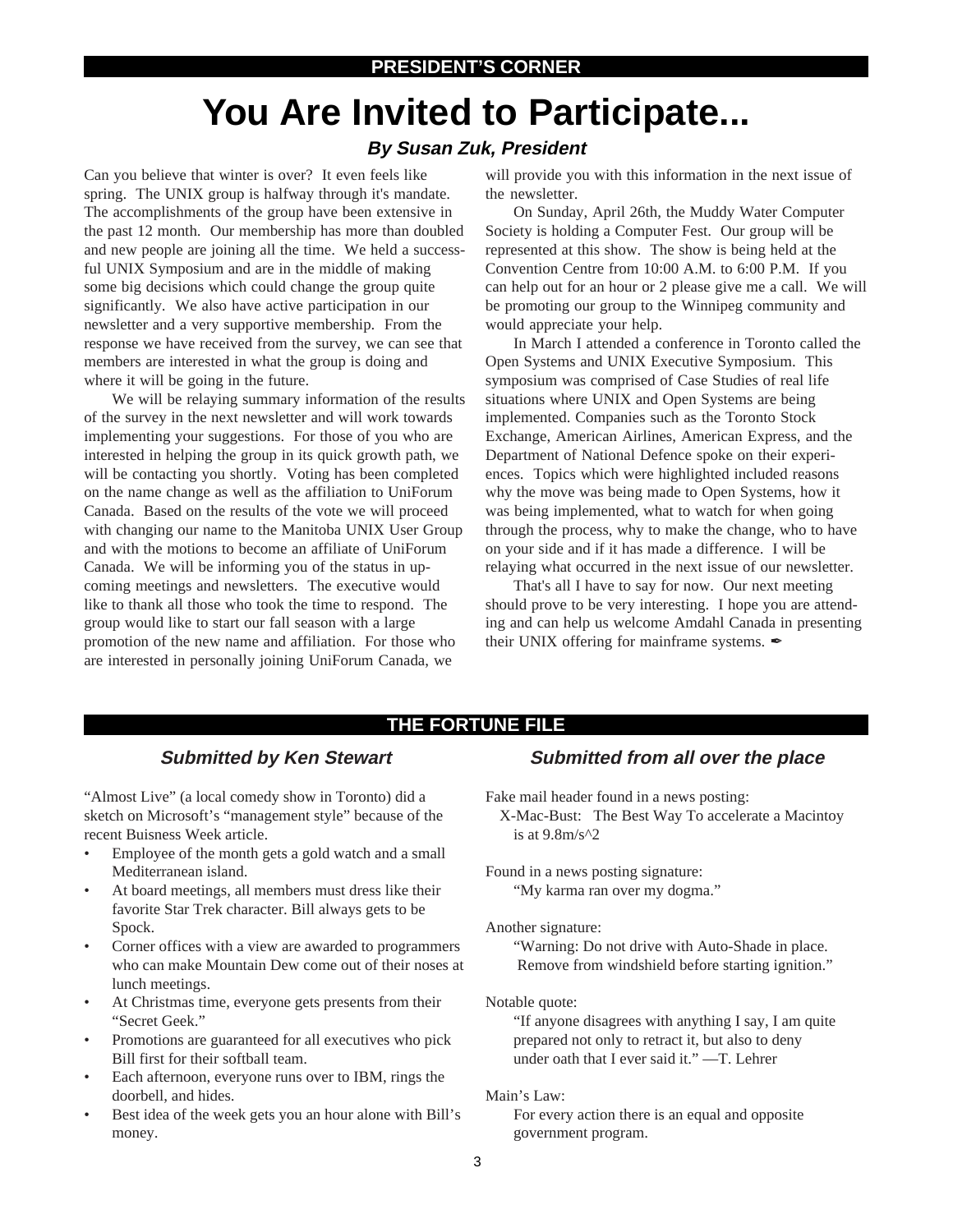# **Ask Monsieur Poisson D'Avril FEEDBAG**

*Our resident Unix expert, Monsieur Ex, who normally answers questions submitted by members, is away with a bad case of spring fever. An old friend of his, Monsieur Poisson D'Avril, fills in.* **Edited by Gilbert Detillieux**

### **Dear Editor,**

I couldn't resist a short addendum (or two):

In "The Internet, UUCP, Mail, News, and All That", TUUG Lines 4(5), March 1992, Roland Schneider writes:

 Say I'm visiting a friend at IBM in New York ... [all I have to do is] type "telnet rum.ee.umanitoba.ca".

Well, Roland neglects to mention that, assuming he had a friend at IBM in New York ;-) , he would first have to spend a week doing paperwork to get authorization for his packets to make it past the bit-o-matic packet dicer and slicer which lives at the gateway out of the building! Sometimes there's more to life than meets the technological eye :-( .

Further, Roland writes: ... too slow for ... X ...

Not necessarily so Roland! Say that your friend from IBM in New York is visiting your other friend at the University of Calgary, and say that your IBM friend wants to show off his latest whiz-bang X application for displaying the behavior of parallel processing systems. All he has to do (there's no authorization bureaucracy in Calgary) is telnet to his workstation in New York, set his DISPLAY environment variable to point at the X server on the workstation in Calgary, start up his application, and Voila! (Apologies to Monsieur Ex for lack of the correct accent.) It turns out that packet round trips from Calgary to New York to Calgary, as reported by ping, can average 800-1500 ms on a good night. A bit sluggish perhaps, but more than adequate for effective demonstrations of system monitoring and animation software. Ain't technology grand?

Finally, I notice that ee.umanitoba is now naming their workstations after their beverage of choice (not surprising for an ee department, but commendable nonetheless). Inspired by their progressive attitude, I'm about to rename all of my workstations after Canadian beers.

Keep up the good work out there. I follow your continued success with great delight.

Your friend at IBM in New York, - Doug K.

(soon to be dnk@oldstock.watson.ibm.com)

(or dnk@jobhunting.fired\_for\_abuse\_of\_internet.unemploymentline.gov)

P.S. The opinions expressed above are strictly those of the author, and in no way represent the views of the IBM Corporation.

### **M. D'Avril's reply:**

While I would prefer *les bons vins Français* to Canadian beers, your *bon-vivant* spirit and patriotism (for an expatriate Canadian) are quite commendable. Perhaps we'll be able to reach you some day at dnk@moose\_head.watson.ibm.com?

Glad to hear you still enjoy the newsletter. Please keep in touch.

### **Cher Monsieur Ex,**

Votre réponse à la question «How do you combine two files into one file» est très dangereuse. Si on utilise

cat file1 file2 > both

quand les fichiers «file1» et «both» sont égaux, un désastre va suivre.

Cheers, Michael Doob.

### **M. D'Avril's reply:**

*Merci pour votre lettre*. Your concern for the safety of novice users is appreciated (No one ever accused M. Ex of being overly cautious.) Novice users of the C-shell (csh) should look into the **noclobber** option to safeguard against this sort of accident.

**Q.** What is the difference between a 386 and a 486? **A.** One hundred, last time I checked. *Mais sérieusement*, as far as the software is concerned (even for O.S. software), the two are identical. Both implement the 386 architecture and instruction set. The differences are in the hardware organization. The 486 uses more pipelining to improve speed, and has more circuitry on the chip, such as an integrated floating point coprocessor.

In short, versions of UNIX for the 386 should work fine on a 486 system.

#### **Q.** What is life?

**A.** *Ah, une question philosophique!* This is a tough one, so I'll ask the computer to help me with this one:

% whatis life life(6) - John Conway's game of life

As I've always suspected, life is merely a game. Now, if I can figure out who John Conway is, I might get somewhere:

% whois "John Conway" No match for "JOHN CONWAY".

I didn't think it would be that easy. I guess if I were responsible for life, I wouldn't want to leave a forwarding address either. *À la prochaine*, *peut-être*.  $\mathscr{L}$ 

*M. Ex, a mysterious Frenchman who claims to be an old editor and an expert in UNIX, will hopefully be all better in time for next month's column.*

*Incidentally, Poisson D'Avril is french for "April Fool." Gilbert Detillieux is a founding member of TUUG, and a past president, yet he was naïve enough to give these two cretins space in the newsletter without checking their credentials. Must be a slow month.*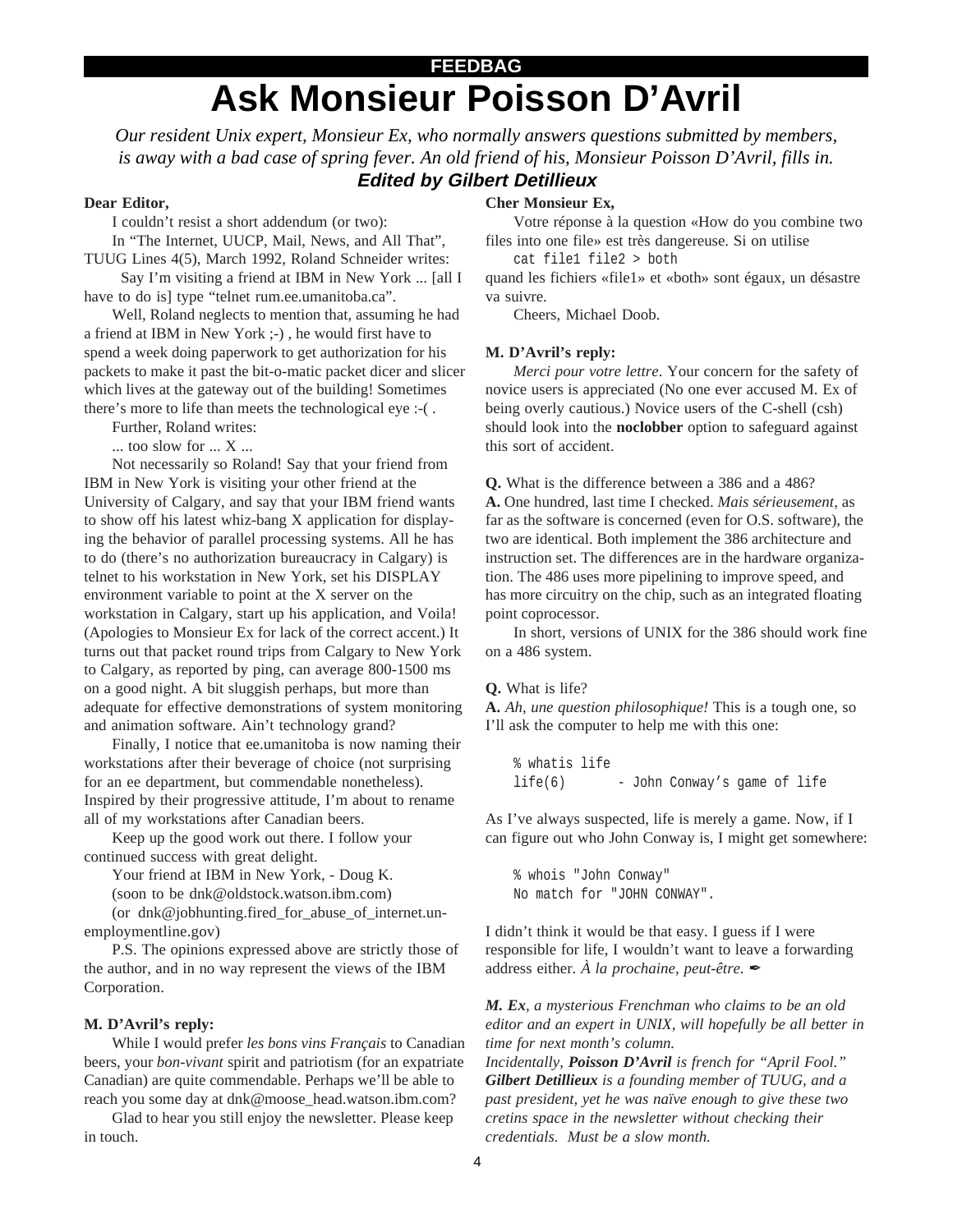# **HANDS-ON The Wonders of ElectronicMail**

# **or Why I Hate FAX Machines By Roland Schneider**

What makes electronic mail (or e-mail) such a useful tool? Consider this: it combines some of the best features of a telephone on a PBX, an answering machine, a fax machine, and file exchange via floppy disk.

An example: A client wants to tell me that he's run into trouble with a software package. He sends me e-mail containing a description of the problem, along with output generated by the program and the contents of a configuration file. Even if I'm away from my desk, the message will be waiting on my computer when I come back. I look at the message and electronically forward the relevant parts to the program's author, while saving the original message so that I can track the service call. The author turns out to be on vacation, so his e-mail system automatically replies to tell me when he'll be back, and also gives me the address of a co-worker who may be able to help. I send the same message, which was automatically saved, to the co-worker. A few hours later, he replies with a message containing a binary patch to the software, encoded into displayable characters, which I then forward to my client, along with detailed instructions describing how to extract the patch from the message and install it.

The process is the same whether the people involved are in a single building, a city, country, or almost anywhere in the world. I can use the same messaging system to make a squash date with the guy in the next room, or even to leave myself a note to buy flowers for Mother's Day. Messages will sit in my electronic mailbox until I deal with and delete them. If a message arrives while I'm at my computer, it beeps and the little flag on the mailbox icon goes up. I can deal with the message immediately, or leave it until I finish whatever I'm doing.

### **How it Works**

So much for trying to convince you that e-mail is wonderful. Now, how does it work? Most mail systems are split into two pieces — the user agent (UA), which you use to send and read mail, and the routing software, called the message transfer agent (MTA), which handles the actual transmission of mail to its destination. As long as everything is configured properly, users need only be concerned with the user agent, since it provides the user interface, including forwarding and message archival features. There are several to choose from, some commercial, some free, some for serial terminals, some for X-windows, etc. Most can be set up to work with whatever routing software is available.

Of course, it's in the routing software where all the magic happens. How does a message from czarow@eleceng.ee.queensu.ca (a friend who's a professor in Kingston) to rsch@ee.umanitoba.ca (me) get to its destination? Well, that depends on how the

different systems involved are hooked together. In this case, the likely route will be:

- 1) The message originates on cz1.ee.queensu.ca. This small, personal machine doesn't know much, except that the machine eleceng.ee.queensu.ca knows more, so the message is sent there using SMTP (simple mail transfer protocol) over a TCP/ethernet connection.
- 2) Eleceng doesn't know much either, so it sends the message to qucdn.queensu.ca, an IBM mainframe, by the same method.
- 3) Qucdn, or rather, the person administering e-mail on it, knows enough to recognize the ee.umanitoba.ca part of the address and contact eeserv.ee.umanitoba.ca directly via the Internet, although it could have just recognized umanitoba.ca and contacted ccu.umanitoba.ca, which would have forwarded the message to eeserv.
- 4) Eeserv.ee.umanitoba.ca looks up what appears to be a local address in the mail address alias database, and finds that it's really destined for rsch@rol.selkirk.ee.umanitoba.ca, which isn't on the network, but is reachable via UUCP, so it queues the message and waits for my machine to call up. (It could call me too, but I didn't set it up that way)
- 5) My machine automatically polls eeserv for mail four times per day, and picks up the message. The flag on my mailbox icon goes up, and I have my mail — all I have to do is double click my mouse on the icon.
- 6) I can reply to the message by clicking on the "Reply" button, which will automatically fill in the address and subject. The path back to my friend will be similar, but not the same: from rol to eeserv to ccu to eleceng.

### **Some Technical Stuff**

With the possible exception of the IBM mainframe, the machines in this example all run a program called sendmail. Users don't interact with sendmail — it runs as a daemon and coordinates mail activity according to the rules in a the configuration file sendmail.cf. Sendmail does two things: it examines (and possibly modifies) the "To:" and "From:" addresses in a message, and then, as is appropriate for each particular destination address, either executes an external program to deliver the message, or contacts another sendmail on another machine via SMTP over a TCP link. Determining how to rewrite the addresses and which machine to contact or which program to run is the job of the rules in the sendmail.cf file.

Figuring out which one of millions of machines to contact is made easier by the strategy of simply contacting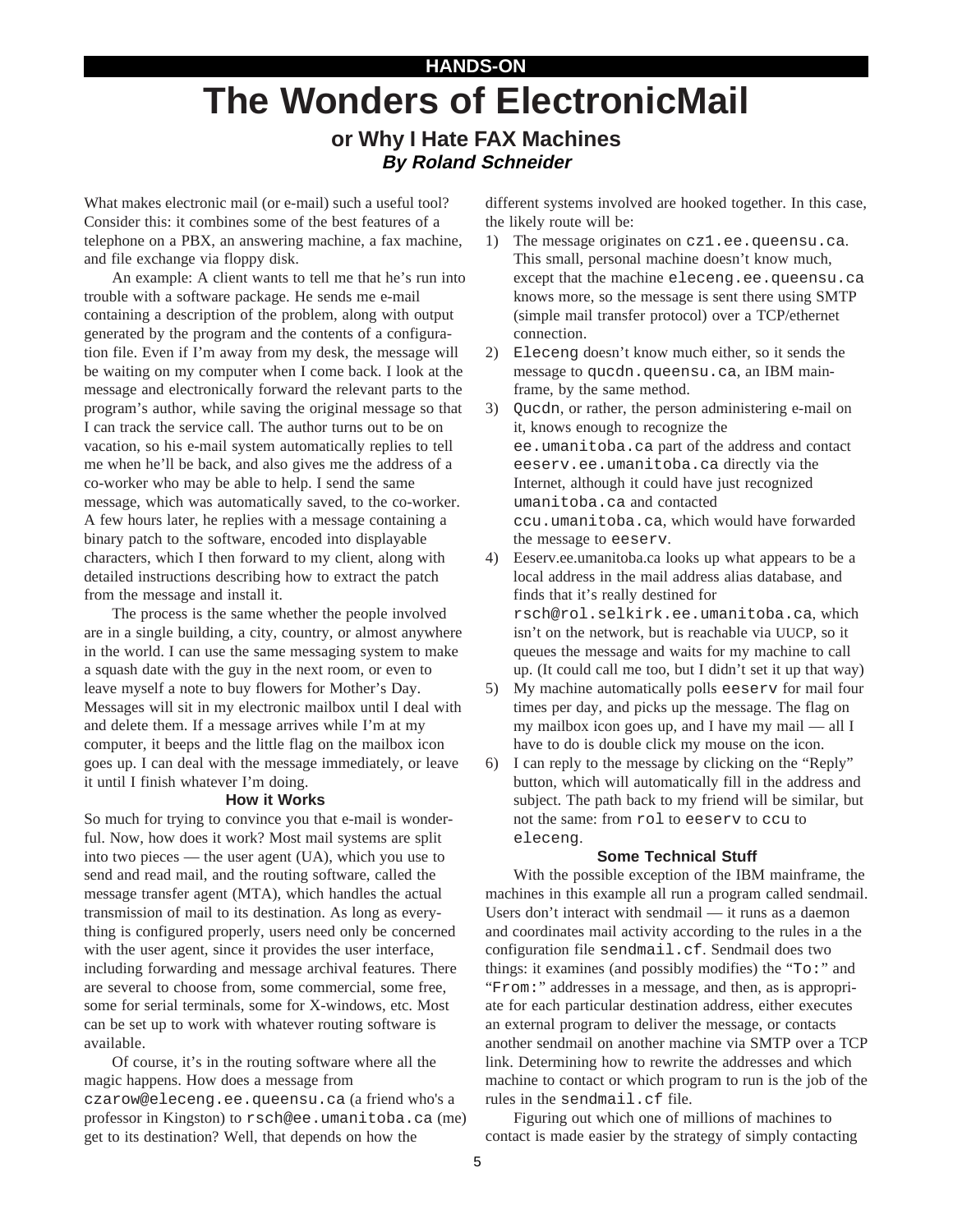### **HANDS-ON**

someone who knows more than you do. A personal machine contacts a departmental machine, which contacts a company machine, which contacts another company's machine, which contacts the appropriate departmental machine, which in turn contacts a personal machine in the department, which delivers the message to the recipient. That's why the dot-separated parts of a mail address refer to organizational entities — each mail forwarding machine only needs to determine if the address is within it's "domain", in which

case it forwards down to the smaller organizational entity to the left of "its" part of the address (e.g. company to department) or, if it isn't, it forwards up. (e.g. company to regional)

The Internet-wide domain name service contains information which can be used to short-circuit this procedure in some cases — that's why ccu.umanitoba.ca contacted eleceng.ee.queensu.ca directly, instead of going through

qucdn.queensu.ca. Note that machine names frequently form part of

an e-mail address, but this isn't strictly necessary, it's just convenient since the organizational structure of machine and e-mail administration is usually similar.

The ability to execute an external program gives sendmail much added flexibility. For example, if a step in mail routing requires using UUCP, the sendmail.cf file specifies that the "rmail" program is to be run with arguments determined from the destination address. Rmail accepts the message from sendmail and queues it for forwarding via UUCP. Similar special-purpose programs can be used to forward to other mail systems in different environments, like VAXes running VMS, Macs using Quickmail, etc. You can set things up so that e-mail destined for people who don't use computers is automatically printed in the department office so that it can be put in an old-fashioned paper-type mailbox. There are even systems which allow you to send mail to a special address which causes the message to be translated into a fax image and sent to the phone number specified in the address.



### **Alternatives to Sendmail**

Not all versions of UNIX come with sendmail. However, there is freely redistributable source available, so it is generally possible to install it. Alternatively, there is smail, also available for free, which can be used either with or without sendmail, and provides sendmail-like functionality for UUCP links. Generally, smail is simpler than sendmail,

and may be appealing for that reason alone. Some vendors may provide other mailrouting facilities.

A much better alternative, which avoids much of this hodge-podge, is to use a mail system based on the X.400 mail protocol. This standardizes the format of mail addresses and messages and provides extra features like registered mail, messages containing binary information, etc. It also avoids much of the complexity

of the sendmail.cf file by specifying only a single way to write an address. Unfortunately, X.400-based systems are not yet widespread, and I don't know of any free software implementing it. Generally, X.400

systems have gateways to non-X.400 systems, but most of the features and simplicity are lost as soon as a gateway is involved.

Why do I hate fax machines? Because they have offered an easy, although inferior, alternative to e-mail, which has delayed the development, adoption, and implementation of mail standards like X.400. Because e-mail involves sending information between computers made by different vendors, widely implemented industry-wide standards are essential. A ideal e-mail system should allow not only text, but also pictures and digitized sound to be sent, should provide for encryption and sender authentication (like a signature) for legal purposes, and should be as wide-spread as fax machines are now. Well, some day.

In the meantime, e-mail available with existing systems, although not perfect, is an indispensable tool. Like the telephone, it becomes more useful, even essential, as more and more people and companies are connected.  $\mathscr I$ 

## **Files with Holes UNIX BITS**

Winnipeg streets have potholes in the spring, so can the knees of your pants, but disk files? Sure, why not?. What happens if you open a file, write() a few blocks, and then lseek() way past the end of the file and write() some more? What gets put in the middle? Nothing, if your version of UNIX supports files with holes. What if you try to read that nothing? You get zeros.

The nothing does not occupy any space on your disk, although ls -l will be fooled and will tell you that you have a huge file. Use  $\text{ls}$  -s to get the real story. Not many UNIX utilities understand files with holes, so if you

copy a file with cp, it will read all those fake zeros, making the copy a filled-in version of the original, which can use a lot of disk space. The tape utility tar has the same problem, but dump does not. It's safe to rename these files with mv as long as you stay on the same file system.

One of the most common files with holes is the core dump file "core." The system just dumps out the various parts of the program's virtual address space, creating a file which may appear to be 8 megabytes long, when it actually occupies less than 200K.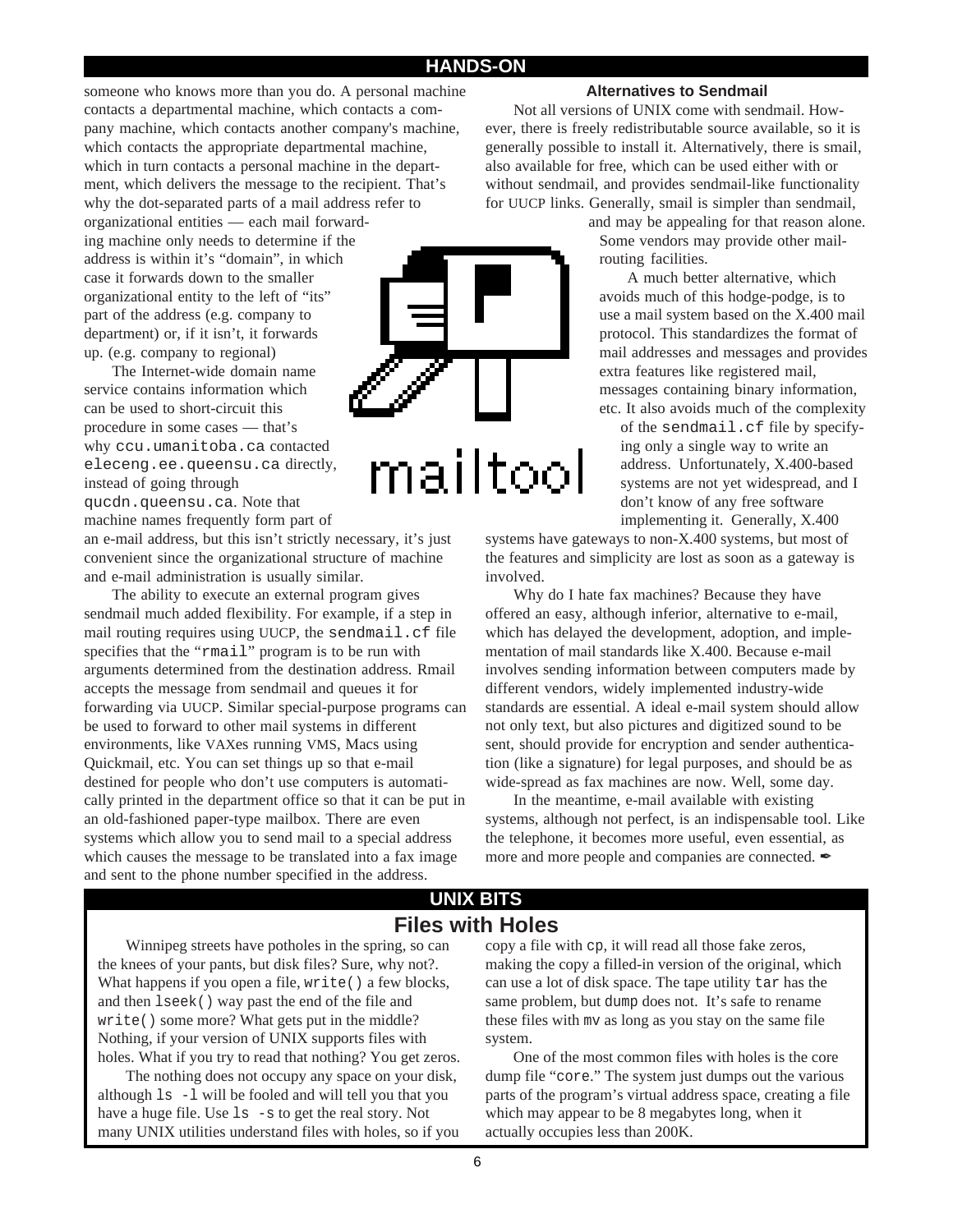# **HANDS-ON Sun RPC Programming III**

# 98.34% of All Statistics Are Made Up. **By Scott Balneaves**

This time we have a slightly less trivial (but only slightly) RPC programming example. However, we'll explain the powerful protocol compiler rpcgen(1) that can create most of the "drudge work" code for you, leaving your time free to do the more interesting parts of your application.

**The rpcgen(1) language specification** I won't go into all of the boring details. You can check out your manuals for these bits. However, I will gloss over the major ingredients of the language.

When you run a protocol specification language file (usually ending in a .x suffix) through the rpcgen compiler, you'll usually end up with 4 files. for a file called barfaz.x, you'll end up with: barfaz\_clnt.c (the client side stubs), barfaz\_svc.c (the server registration procedures), barfaz\_xdr.c (the XDR stubs to translate your data) and barfaz.h (the header file for your application). We'll see how the contents of the .x file map into real C programs below.

The language itself resembles C very closely. I'll use the protocol specification file from this month's sample code as our working example:

/\* \* FILE stats.x: \* RPCL Protocol definition for a \* statistics server. PROCS include \* SUM, MEAN, and STDDEV. \*/ const MAX\_DATA = 256; typedef double stat\_data<MAX\_DATA>; program STATPROG { version STATVERS { double SUM(stat data) =  $1;$ double  $MEM(stat_data)$  = 2; double STDDEV(stat data) =  $3;$  $} = 1;$  $} = 0x20000099;$ 

The first working line is pretty obvious. It sets up a symbolic constant called MAX\_DATA to 256. The next line looks somewhat familiar to a C typedef, but it's not exactly the same. It defines an array of doubles (up to a maximum of MAX\_DATA, 256), to be the type stat\_data. You'll notice we used the <> bracket pair, instead of the normal C [] pair. You can use these, if you want, but if you do, then you will always send to the server 256 doubles of data. With the angle brackets  $(\ll)$ , you'll only send down the data that you actually use. In the file stats.h you'll see the definitions:

```
#define MAX_DATA 256
typedef struct {
       u_int stat_data_len;
       double *stat_data_val;
} stat_data;
```
You'll notice that the stat\_data is now a structure with both a pointer to a double, and the length of the allocated array of doubles (in units of doubles, *not* in bytes). You don't have to worry about allocating the memory for the data values other than in your client program. The generated XDR routines will handle the transfer of this structure.

You'll remember the numbers we had to assign to any RPC procedure: The program number, the version number, and the procedure number. These are handled by the constructs:

```
program STATPROG { ... } = 0x20000099;
and
```
version STATVERS  $\{ \ldots \} = 1;$ 

and produce the following lines in stats.h:

```
#define STATPROG ((u_long)0x20000099)
#define STATVERS ((u_long)1)
```
You'll remember how we said that you could have multiple

procedures in an RPC server? This program is an excellent example of this. We have defined three procedures:

| double SUM(stat data)    | $= 1:$ |
|--------------------------|--------|
| double MEAN(stat data)   | $= 2i$ |
| double STDDEV(stat data) | $= 3:$ |

All three (SUM, MEAN, STDDEV) accept a type stat\_data as a parameter, and return a double as a result. They have procedure numbers 1, 2, and 3 respectively. These result in the following definitions being placed in the stats.h file:

```
#define SUM ((u_long)1)
extern double *sum_1();
#define MEAN ((u_long)2)
extern double *mean_1();
#define STDDEV ((u_long)3)
extern double *stddev_1();
```
As you can see, rpcgen will even be so nice as to create the function prototypes we need. rpcgen will normally tack on the version number of the procedure to the end of the procedure name. Since we already defined these procedures to be version 1, we get functions sum\_1, mean\_1, etc.

In addition, rpcgen generates the XDR routines needed to send the stat\_data structure down the network, and the server and client stubs. The server stubs basically consist of the code needed to register your service, and dispatch incoming requests to your routines. The rpcgen compiler will automatically create both a TCP and a UDP version of your routines for you, so that your clients can simply choose the transport that they want. In fact, for the server at least,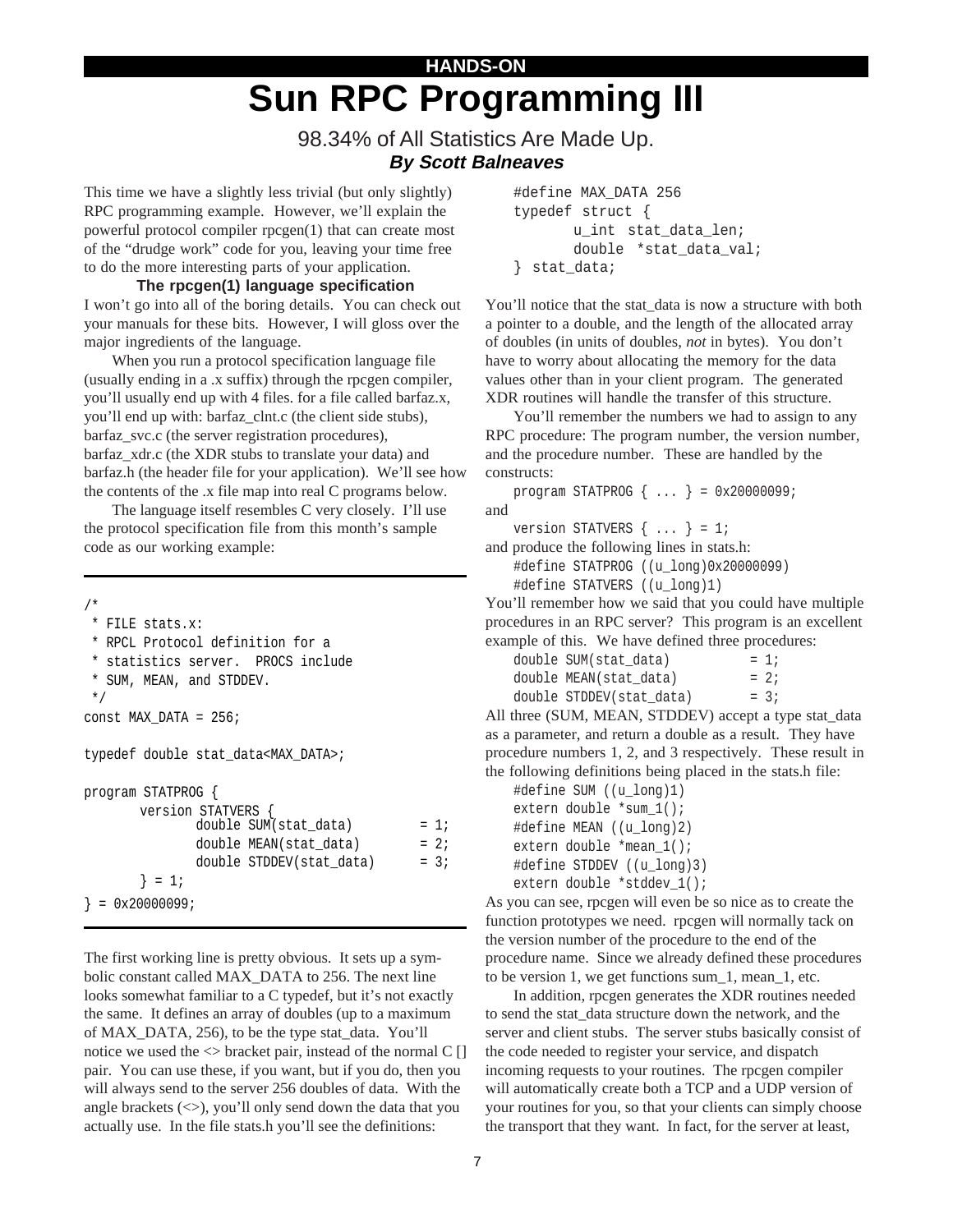### **HANDS-ON**

all you need to do is write the actual routines themselves that are doing the actual work of your RPC server. On the client side, the stubs are created for you to make the calls. All you need to do is create the client handle (the "connection" between the client and the server) and make the calls.

### **The Statistics Server**

Our hypothetical client/server example this time is a statistical server. It has 3 procedures. Each are passed the list of data elements, and return a double. Procedures include ones that calculate sum of the data, mean (average) of the data, and the standard deviation. What's important here isn't so much *what* the server is doing, but *how*the pieces fit together.

I'll only publish here the parts that you'll need to type in. However, take a look at the stats\_svc.c, stats\_clnt.c,

#### # Makefile:

```
CLIENTS = stats.c stats_clnt.c stats_xdr.c
SERVERS = stats_svc.c stats_proc.c stats_xdr.c
server :
     rpcgen stats.x
      $(CC) $(SERVERS) -o stats_svc -lm
client: stats
      $(CC) $(CLIENTS) -o stats
```

```
/*
```

```
 * FILE stats.x:
  * RPCL Protocal definition for a
  * statistics server. PROCS include
  * SUM, MEAN, and STDDEV.
  */
const MAX_DATA = 256;
typedef double stat_data<MAX_DATA>;
program STATPROG {
     version STATVERS {
           double SUM(stat_data) = 1;
           double MEAN(stat_data) = 2;
           double STDDEV(stat_data) = 3;
     } = 1;} = 0x20000099;
```
/\*

```
 * File stats_proc.c:
 * These are the statistics procedures that we
 * want. They are relly quick, dirty, and ugly.
  * Note that with XDR data, we always deal with a
  * POINTER to the data we are working with, never
 * with the data itself. So in some instances
  * (i.e. strings, or our list of doubles here)
  * you will be dealing with a pointer to a pointer.
  * keep this in mind, or you'll have no end of
 * core dumps to contend with.
 * in my experience, this is usually the most
 * common gotcha in rpc programming.
 */
#include "stats.h"
#include <math.h>
```
stats\_xdr.c, and stats.h files generated by the rpcgen compiler. I've included a simple Makefile for this example, as it's gotten complicated enough to merit one. To compile the server, type: make server For the client: make client

To start the server, use: stats\_svc & and to run the client, type: stats <machine\_name> where machine name is the name of the machine that the server is running on.

Next Time: RPC performance tips.

```
double *
sum_1(the_data)
stat_data *the_data;
{
     static double result = 0.0;
     int ctr;
     double *ptr;
     ptr = the_data->stat_data_val;
     for (ctr = 0; ctr < the_data->stat_data_len;
                               ctr++)result += *(ptr++);
     return(&result);
}
double *
mean_1(the_data)
stat_data *the_data;
{
     static double result = 0.0;
     int ctr;
     double *ptr;
     ptr = the_data->stat_data_val;
     for (ctr = 0; ctr < the_data->stat_data_len;
                               ctr++)result += *(ptr++);
     result /= (double) the_data->stat_data_len;
     return(&result);
}
double *
stddev_1(the_data)
stat data *the data;
{
     static double result = 0.0;
     int ctr;
     double avg, tmp, sum;
     double *ptr;
     ptr = the_data->stat_data_val;
```

```
avg = tmp = sum = 0;for (ctr = 0; ctr < the_data->stat_data_len;
                             ctr++)avg += * (ptr++);
avg /= (double) the_data->stat_data_len;
```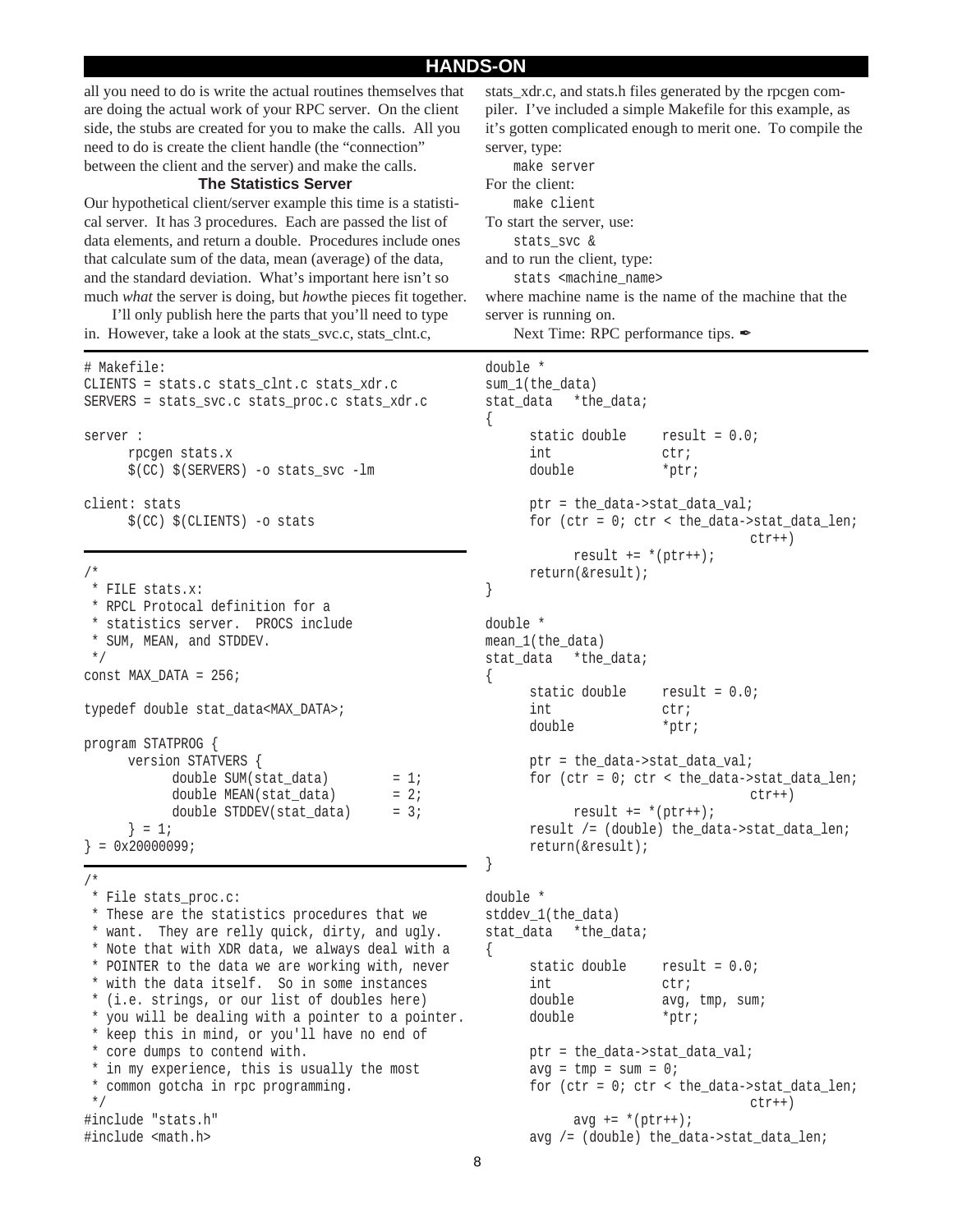### **HANDS-ON**

```
ptr = the data->stat data val;
for (ctr = 0; ctr < the_data->stat_data_len;
                             ctr++) {
     tmp = *(ptr++) - avg;sum += tmp * tmp;
}
sum = sum /(double) (the_data->stat_data_len - 1);
result = sqrt(sum);return(&result);
```
}

```
/*
 * File stats.c:
 * Statistical Client Program.
 *
 * This program malloc()'s an arry of doubles, and
 * statically initializes it with fixed numbers.
  * It then calls the RPC server stat_svc to obtain
 * the sum, mean, mode and standard deviation of
  * the data.
 */
#include <stdio.h>
#include <rpc/rpc.h> /* needed by all RPC pgms */
#include "stats.h" /* generated by rpcgen */
int
main(argc, argv)
int argc;
char *argv[];
{
     CLIENT *cl;
     stat data my data;
     double *ptr;
     char *server;
     double *result;
     /*
       * Get name of server from command line
       */
     if (argc != 2) {
           fprintf("usage:: %s servername\n",
                argv[0]);
           exit(1);} else {
         server = \text{arqu}[1];
     }
     /*
       * create the client handle. If this fails,
       * print the error and exit.
       */
     if (!(cl = clnt_create(server, STATPROG,
                            STATVERS, "udp"))) {
           clnt_pcreateerror(server);
           exit(1);
     }
      /*
       * Now that we have client handle created,
       * let's allocate our array of doubles.
```

```
 * Note that we have to know the internals of
  * the stat_data structure and set the _len
 * and val members.
  */
my data.stat data len = 20; /* twenty #'s */
if ((my data.stat data val = (double *)
      malloc(20 * sizeof(double))) == NULL)fprintf("%s: couldn't malloc array\n",
            \arctan[0];
      exit(1);}
/* make a copy of the pointer */
ptr = my_data.stat_data_val;
/*
  * Initialize array with some static values
  * This is pretty gross, however, this is
  * just an example. You'd probably want to
  * read these from stdin, a file, etc.
  */
*(ptr++) = (double) 234.519;
*(ptr++) = (double) 52.254;*(ptr++) = (double) 62.8736;
*(ptr++) = (double) 186.73;*(ptr++) = (double) 91.736;*(ptr++) = (double) 132.85;
*(ptr++) = (double) 29.483;*(ptr++) = (double) 76.723;*(ptr++) = (double) 77.5243;*(ptr++) = (double) 91.72;*(ptr++) = (double) 92.1;*(ptr++) = (double) 91.398;*(ptr++) = (double) 89.357;*(ptr++) = (double) 109.28;*(ptr++) = (double) 116.93;*(ptr++) = (double) 117.0;*(ptr++) = (double) 277.91;*(ptr++) = (double) 17.37;*(ptr++) = (double) 97.348;
*(ptr++) = (double) 98.8;/* make our calls */
result = sum 1(&my data, cl);
if (result != NULL)
      printf("sum is %lf\n", *result);
else
      fprintf(stderr, "sum 1() failed\n");
result = mean 1(&my data, cl);
if (result != NULL)
      printf("mean is %lf\n", *result);
else
      fprintf(stderr, "mean_1() failed\n");
result = stddev_1(\&my_data, c1);if (result != NULL)
      printf("standard deviation is %lf\n",
            *result);
else
      fprintf(stderr, "stddev_1() failed\n");
/* We're done! Return success ! */
return(0);
```
}